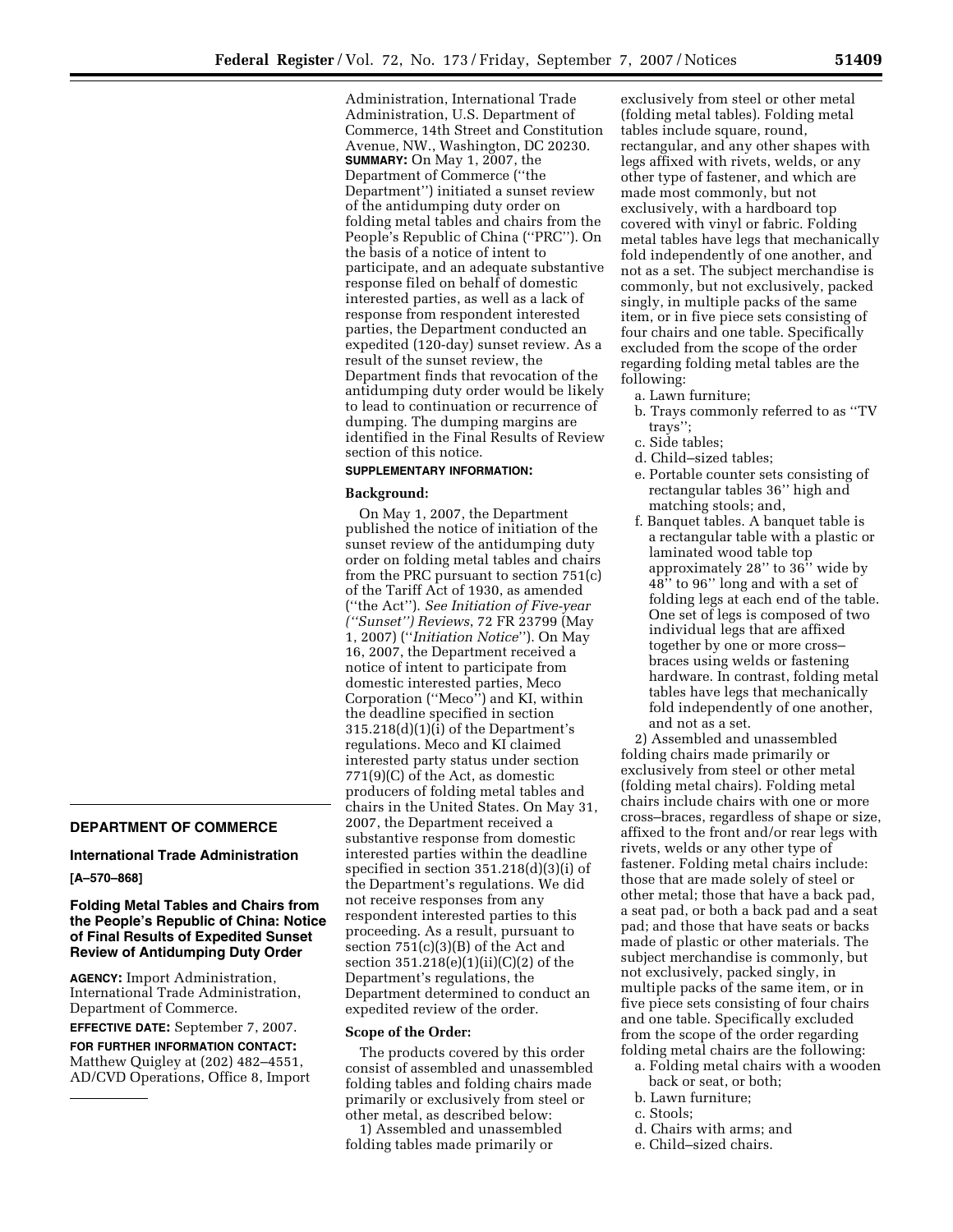The subject merchandise is currently classifiable under subheadings 9401.71.0010, 9401.71.0030, 9401.79.0045, 9401.79.0050, 9403.20.0015, 9403.20.0030, 9403.70.8010, 9403.70.8020, and 9403.70.8030 of the Harmonized Tariff Schedule of the United States (''HTSUS'').1 Although the HTSUS subheadings are provided for convenience and customs purposes, the Department's written description of the merchandise is dispositive.

On January 13, 2003, the Department issued a scope ruling determining that ''Poly–Fold'' chairs consisting of steel frames (20–gauge steel) with polypropylene seats and backs, zinc– plated rivets coated with an epoxy polyester powder coating, three drainage holes in the seat, specially designed back leg cross bar, four oversized leg stoppers with drainage holes, and a frame with hybrid coating are within the scope of the antidumping duty order.2

On May 5, 2003, the Department issued a scope ruling with respect to the ''Complete Office–To-Go'' set, which consists of a single chair and a table with a monitor stand and legs that fold as a set. The Department ruled that the chair component is within the scope of the antidumping duty order because the chair component is identical to the chairs described in the order, but the Department ruled that table component is outside the scope of the antidumping duty order because it has legs that fold in sets.3

On September 7, 2004, the Department issued a scope ruling determining that folding tables with tops made of blow–molded plastic and frames made of steel are within the scope of the antidumping duty order.4

2*See* the Memorandum to Joseph A. Spetrini, Deputy Assistant Secretary for Import Administration, Group III, From Richard Weible, Director, Office 8, AD/CVD Enforcement ''Final Scope Ruling on Whether RPA International Pty. Ltd.'s Poly-Fold Chairs Are Excluded from the Scope of the Antidumping Duty Order on Folding Metal Tables and Chairs from the People's Republic of China,'' January 13, 2003.

3*See* the Memorandum to Barbara Tillman, Acting Deputy Assistant Secretary for Import Administration, Group III, From Richard Weible, Director, Office 8, AD/CVD Enforcement ''Final Scope Ruling on Whether Staples, The Office Superstore Incorporated's 'Complete Office-To-Go' is Excluded from the Scope of the Antidumping Duty Order on Folding Metal Tables and Chairs from the People's Republic of China,'' May 5, 2003.

4*See* the Memorandum to Jeffrey A. May, Deputy Assistant Secretary for Import Administration,

On July 13, 2005, the Department issued a scope ruling determining that folding metal chairs, with wooden seats that have been padded with foam and covered with fabric or polyvinyl chloride and attached to a tubular steel seat frame with screws, are within the scope of the antidumping duty order.<sup>5</sup>

Also on July 13, 2005, the Department issued a scope ruling determining that ''butterfly'' chairs are outside the scope of the antidumping duty order. Butterfly chairs are described as consisting of a collapsible metal rod frame and a cover, such that when the chair frame is spread open, the pockets of the cover are slipped over the upper ends of the frame and the cover provides both the seating surface and back of the chair. The frame consists of eight s–shaped pieces (with the ends offset at almost a 90–degree angle) made from metal rod that are connected by hinges. In order to collapse the frame, the chair cover must be removed. The frame is collapsed by moving the four legs inward until they meet in the center, similar to the folding mechanism of a pocket umbrella.6

On May 1, 2006, the Department issued a scope ruling determining that ''moon chairs'' are outside the scope of the antidumping duty order. Moon chairs are described as containing circular, fabric–padded, concave cushions that envelope the user at approximately a 105–degree reclining angle. The fabric cushion is ringed and supported by two curved 16–mm steel tubes. The cushion is attached to this ring by nylon fabric. The cushion is supported by a 16–mm steel tube four– sided rectangular cross–brace mechanism that constitutes the moon chair's legs. This mechanism supports and attaches to the encircling tubing and enables the moon chair to be folded. To fold the chair, the user pulls on a

5*See* the Memorandum to Barbara Tillman, Acting Deputy Assistant Secretary for Import Administration, Group III, From Wendy J. Frankel, Director, AD/CVD Operations, Office 8 ''Final Scope Ruling of the Antidumping Duty Order on Folding Metal Tables and Chairs from the People's Republic of China (A-570-868); Korhani of America, Inc.,'' July 13, 2005.

6*See* the Memorandum to Barbara Tillman, Acting Deputy Assistant Secretary for Import Administration, From Wendy J. Frankel, Director, AD/CVD Operations, Office 8 ''Final Scope Ruling of the Antidumping Duty Order on Folding Metal Tables and Chairs from the People's Republic of China (A-570-868); Spencer Gifts, LLC,'' July 13, 2005.

fabric handle in the center of the seat cushion of the chair.7

### **Analysis of Comments Received:**

All issues raised in this review are addressed in the ''Issues and Decision Memorandum'' (''Decision Memorandum'') from Stephen J. Claeys, Deputy Assistant Secretary for Import Administration, to David M. Spooner, Assistant Secretary for Import Administration, dated August 29, 2007, which is hereby adopted by this notice. The issues discussed in the Decision Memorandum include the likelihood of continuation or recurrence of dumping and the magnitude of the margins likely to prevail if the order were revoked. Parties can find a complete discussion of all issues raised in this review and the corresponding recommendations in this public memorandum, which is on file in room B–099 of the main Commerce building.

In addition, a complete version of the Decision Memorandum can be accessed directly on the web at http:// ia.ita.doc.gov/. The paper copy and electronic version of the Decision Memorandum are identical in content.

### **Final Results of Review:**

Pursuant to section 752(c)(3) of the Act, we determine that revocation of the antidumping duty order on folding metal tables and chairs from the PRC would be likely to lead to continuation or recurrence of dumping at the following weighted–average percentage margins:

| Manufacturers/Export-<br>ers/Producers            | Weighted-Average<br>Margin (percent) |
|---------------------------------------------------|--------------------------------------|
| Dongguan Shichang<br>Feili<br>New-Tec<br>PRC-wide | 13.72<br>13.72<br>13.72<br>70.71     |

This notice also serves as the only reminder to parties subject to administrative protective orders (''APO'') of their responsibility concerning the return or destruction of proprietary information disclosed under APO in accordance with section 351.305 of the Department's regulations. Timely notification of the return or destruction of APO materials or conversion to judicial protective order is hereby requested. Failure to comply with the

<sup>1</sup>Originally the scope included 9403.20.0010, but effective July 1, 2003, 9403.20.0010 (metal household furniture) was eliminated from the HTS code. 9403.20.0011 (ironing boards) and 9403.20.0015 (other) were added in its place. 9403.20.0015 contains merchandise in 9403.20.0010 except for ironing boards.

Through Edward C. Yang, Senior Enforcement Coordinator, China/NME Group, From Kristina Boughton, International Trade Compliance Analyst, China/NME Group, Office 9, ''Final Scope Ruling on Whether Lifetime Tables 4600 and 4606 Are Excluded from the Scope of the Antidumping Duty Order on Folding Metal Tables and Chairs from the People's Republic of China,'' September 7, 2004.

<sup>7</sup>*See* the Memorandum to Stephen J. Claeys, Deputy Assistant Secretary for Import Administration, from Wendy J. Frankel, Director, AD/CVD Operations, Office 8 ''Final Scope Ruling of the Antidumping Duty Order on Folding Metal Tables and Chairs from the People's Republic of China (A-570-868); Mac Industries (Shanghai) Co., Ltd., Jiaxing Yinmao International Trading Company, Ltd and Fujian Zenithen Consumer Products Company Ltd.,'' May 1, 2005.